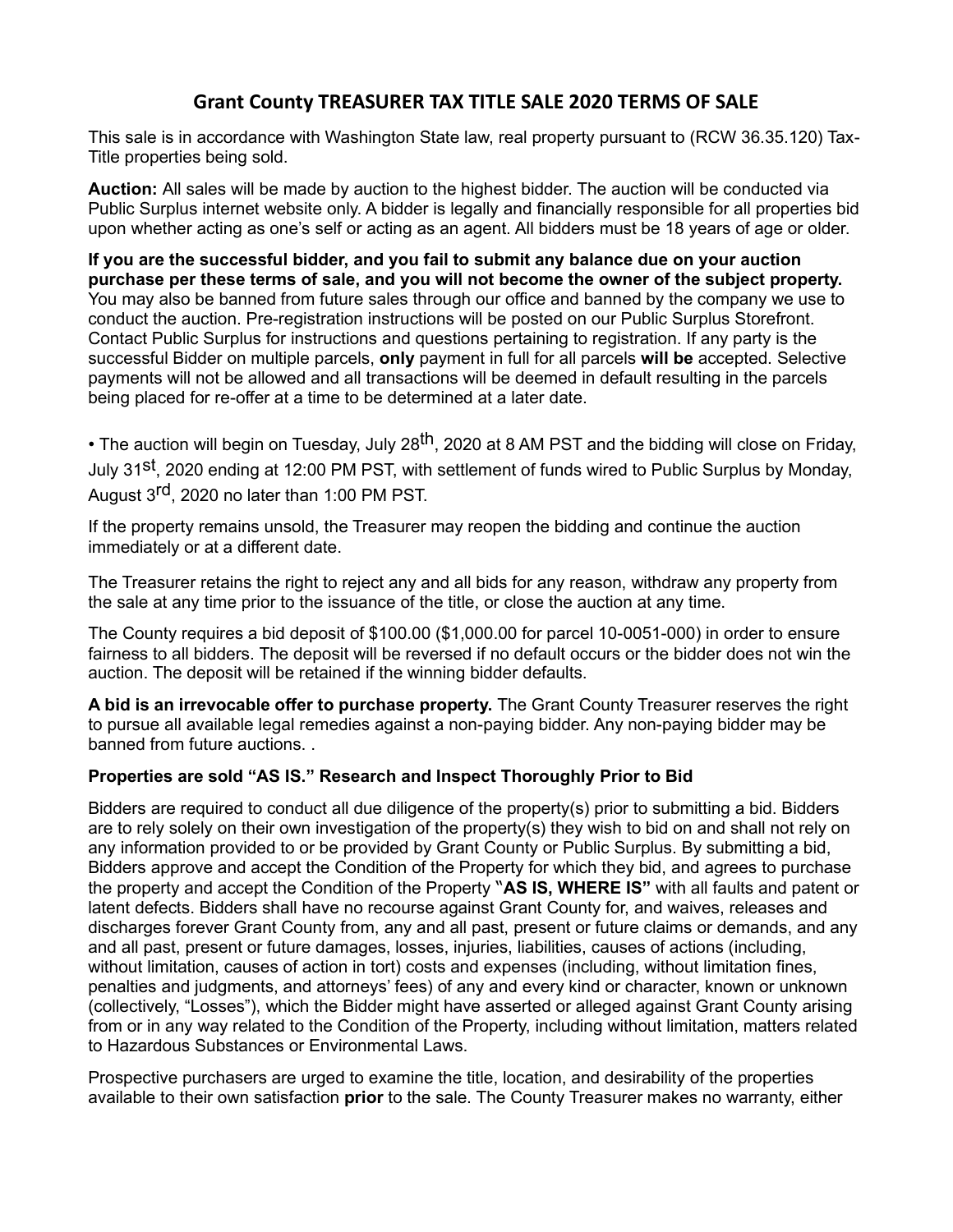expressed or implied, relative to the usability, location, condition, livability, occupied or vacant, of any real property homes for sale.

All properties are offered for sale on a "buyer beware", "where is", and "as is" basis without any representation or warranty, expressed or implied. It is the responsibility of the purchaser to do their own research as to whether the property may be subject to liens, encumbrances, or restrictions and whether the property is suitable for their intended use. If the property is occupied, it is the responsibility of the winning bidder to handle the removal of occupants.

Grant County has not made, does not make, and specifically negates and disclaims any representations, warranties, promises, covenants, contracts or guarantees of any kind or character whatsoever, whether express or implied, oral or written, past, present or future, of, as to, concerning, or with respect to the value, nature, quality, or condition of the properties, compliance of the property with any applicable laws, or any other matter concerning the properties, including without limitation, matters related to Hazardous Substances or Environmental Laws. Under these Terms of Sale, the term "Environmental Law" shall mean: any federal, state or local statute, regulation, code, rule, ordinance, order, judgment, decree, injunction or common law pertaining in any way to the protection of human health, safety, or the environment, including without limitation, the Comprehensive Environmental Response, Compensation and Liability Act of 1980, 42 U.S.C. § 9602 et. seq. ("CERCLA"); the Resource Conservation and Recovery Act of 1976, 42 U.S.C. § 6901 et seq. ("RCRA"); the Washington State Model Toxics Control Act, RCW ch. 70.105D ("MTCA"); the Washington Hazardous Waste Management Act, RCW ch. 70.105; the Federal Water Pollution Control Act, 33 U.S.C. § 1251 et seq., the Washington Water Pollution Control Act, RCW ch. 90.48, and any laws concerning above ground or underground storage tanks. The term "Hazardous Substance" shall mean: any waste, pollutant, contaminant, or other material that now or in the future becomes regulated or defined under any Environmental Law.

By submitting a bid, to the maximum extent permitted by RCW ch. 64.06, Bidders expressly waive the right to receive from Grant County a seller disclosure statement ("Seller Disclosure Statement"). Nothing in any Seller Disclosure Statement delivered by Grant County creates a representation or warranty by Grant County, nor does it create any rights or obligations on any party.

Images of any parcel are for general representation purposes only. Grant County will not assume any liability for alleged loss or damages which may result from the purchase of property relied upon via a photograph.

Grant County shall convey to the successful Bidder the title to the property by tax title deed**.** In conveying the property by tax title deed, **Grant County makes no title warranties** whatsoever and the successful Bidder takes subject to all easements, leases, licenses, conditions, encroachments, restrictions, liens, taxes, assessments, fees, charges and other encumbrances (together "Encumbrances") whether such Encumbrances are of record or not. The successful Bidder acknowledges and agrees that any property interests in the property in favor of Grant County in effect prior to the acquisition of the property by Grant County at the tax-title sale pursuant to RCW 84.64.200 did not merge with Grant County's tax title trustee-type ownership of the property and remain in full force and effect.

**Possession of Property** The successful bidder may take possession of the property after the payment has been received and the appropriate paperwork has been completed through the County Auditor's Office. The Treasurer's Office has 30 days to complete this process from the close of auction. The Treasurer's Office will be unable to complete this process until all appropriate information and paperwork is completed and submitted to our office per these terms of sale.

**Buyer Premium** A Buyer Premium of **8%** will be added to the final sale price with a \$1 minimum charge per auction to collect payment. The premium will be visible during the bidding process and will be included in the payment required.